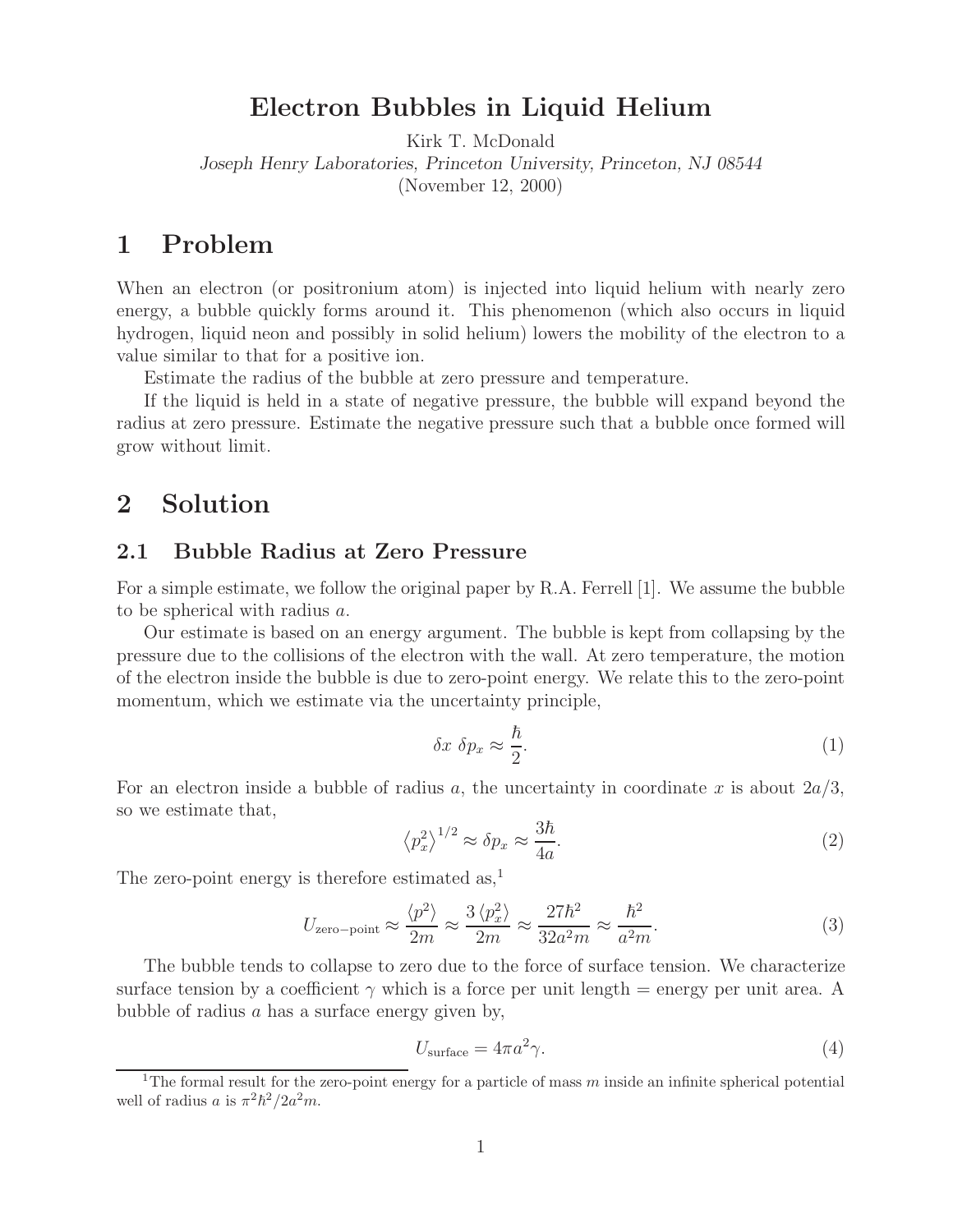The physical radius of the bubble minimizes the total energy, so we solve,

$$
0 = \frac{dU_{\text{total}}}{da} = -\frac{2\hbar^2}{a^3m} + 8\pi a\gamma,\tag{5}
$$

which yields,

$$
a_{\text{bubble}} \approx \left(\frac{\hbar^2}{4\pi\gamma m}\right)^{1/4} = \left(\frac{(\hbar c)^2}{4\pi\gamma mc^2}\right)^{1/4}.\tag{6}
$$

To estimate the surface tension coefficient  $\gamma$  for liquid helium, we recall that it liquifies at 4K where the kinetic energy per atom is about 1/4000 eV. So, we suppose that the binding of a helium atom to its neighbors on the surface is about  $1/4000 \text{ eV}$ , and that the distance between atoms is about one  $\AA$ ngstrom. Hence,<sup>2</sup>

$$
\gamma \approx \frac{2.5 \times 10^{-4} \text{ eV}}{(10^{-8} \text{ cm})^2} = 2.5 \times 10^{12} \text{ eV/cm}^2 = 4 \text{ erg/cm}^2.
$$
 (7)

We also recall that the electron rest energy is  $mc^2 \approx 5 \times 10^5$  eV, and that  $\hbar c \approx 200$ MeV-fermi =  $2 \times 10^{-5}$  eV-cm. Hence, we estimate that,

$$
a_{\text{bubble}} \approx \left(\frac{(2 \times 10^{-5})^2}{4\pi \cdot 2.5 \times 10^{12} \cdot 5 \times 10^5}\right)^{1/4} \text{ cm} \approx \left(\frac{10^{-28}}{4}\right)^{1/4} \text{ cm} \approx 7 \text{ \AA}. \tag{8}
$$

The experimental value for the bubble radius a is about 17  $\AA$ <sup>3</sup>

#### **2.2 Negative Pressure**

When a bubble is formed in a liquid at positive pressure  $P$ , additional work  $PV$  must be done. We consider this work to be stored in the bubble in the form of an energy, and so the total energy of a bubble of radius a is,

$$
U = U_{\text{zero-point}} + U_{\text{surface}} + PV \approx \frac{C\hbar^2}{a^2m} + 4\pi a^2 \gamma + \frac{4\pi a^3 P}{3},\tag{9}
$$

where  $C = 1$  in our approximate model, and  $C = \pi^2/2$  from a calculation based on a deep spherical potential well.

If the bubble is to grow indefinitely we must have  $\frac{\partial U}{\partial a} < 0$  for all a. The zero-point energy term decreases monotonically with radius  $a$ , while the surface energy term increases with radius. Together, the first two terms have a single minimum at the radius found in sec. 2.1.

For negative pressures, the pressure term decreases with radius more rapidly than the surface term increases with radius. So, at large radii the negative pressure term dominates, and  $\partial U/\partial a$  becomes negative. For small negative pressures there is a maximum of U at a radius larger than that of the minimum of  $U$ , and between these two extrema the slope is positive. As the magnitude of the negative pressure increases, the two extrema approach one another, until at the desired critical pressure they coalesce, and there is a radius for which both  $\partial U/\partial a = 0$  and  $\partial^2 U/\partial a^2 = 0$ , as illustrated in Fig. 1

<sup>2</sup>Apparently, this estimate is about a factor of ten high.

<sup>&</sup>lt;sup>3</sup>Noting that our estimate for  $U_{\rm zero-point}$  is a factor of five low and that for  $\gamma$  is a factor of ten high, the estimate (8) should be multiplied by  $\sqrt[4]{50}$  to yield a prediction that  $a_{\text{bubble}} \approx 19 \text{ Å}.$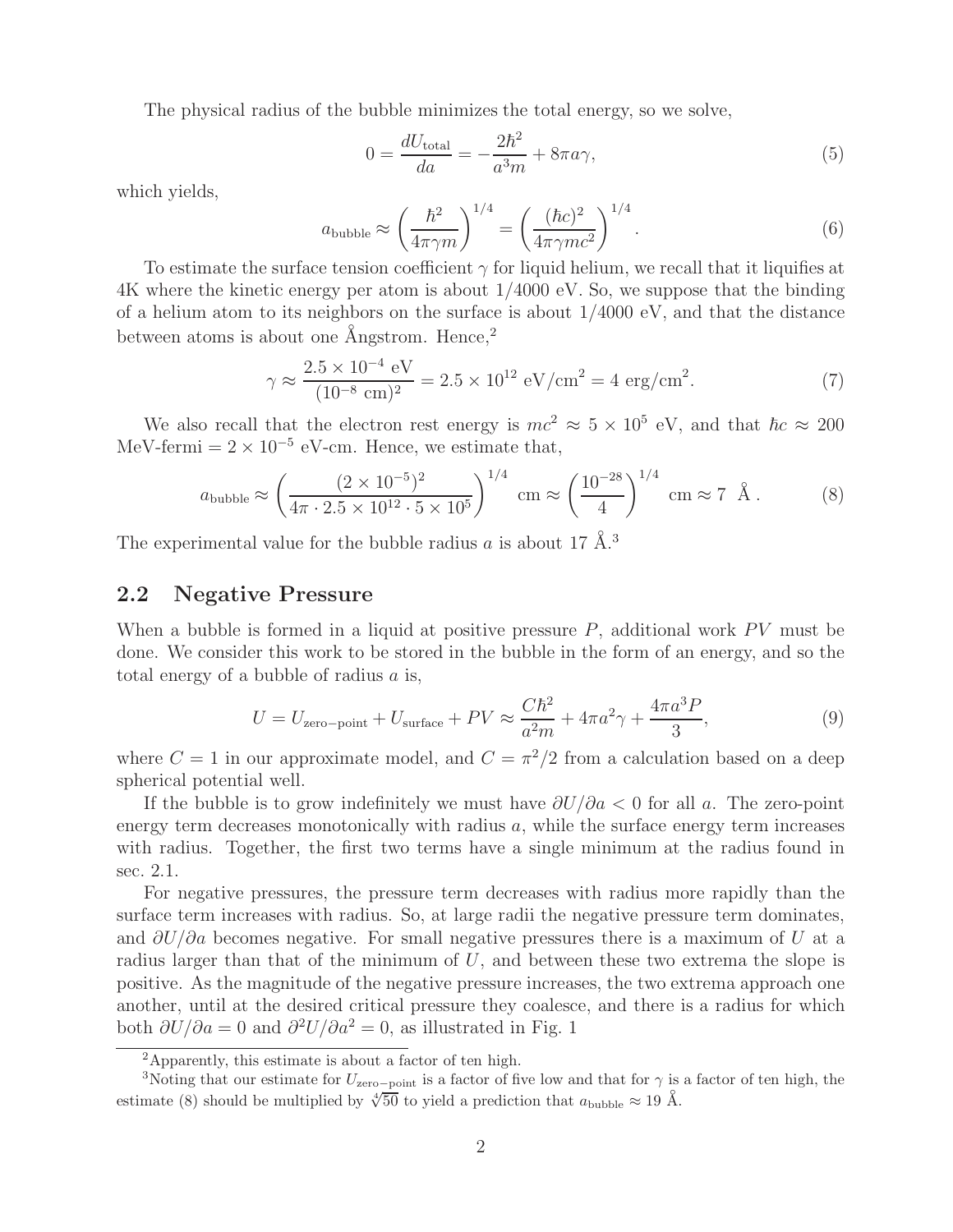

Figure 1: The energy (9) of an electron bubble in liquid helium at zero temperature as a function of the radius s. The curves are labeled by the pressure in bars [2].

From eq. (9), the critical pressure and radius are related by,

$$
\frac{\partial U}{\partial a} = 0 = -\frac{2C\hbar^2}{a^3m} + 8\pi a\gamma + 4\pi a^2 P,\tag{10}
$$

$$
\frac{\partial^2 U}{\partial a^2} = 0 = \frac{6C\hbar^2}{a^4 m} + 8\pi \gamma + 8\pi a P. \tag{11}
$$

We quickly find that,

$$
a = \left(\frac{5C\hbar^2}{4\pi\gamma m}\right)^{1/4} = 5^{1/4}a_{\text{bubble}}(P=0) \approx 10C^{1/4} \text{ Å.}
$$
 (12)

and,

$$
P = -\frac{8\gamma}{5a} \,. \tag{13}
$$

Using our estimate (7) that  $\gamma \approx 0.004 \text{ N/m}$  and taking  $C = 1$ , we find the critical pressure to be  $P = -64$  bar. This is about 40 times the reported value of  $-1.6$  bars [2]. Since the result (13) varies as  $\gamma^{5/4}$ , it is more sensitive to the value of surface tension than is the bubble radius. If we use  $\gamma = 0.0004$  N/m and  $C = \pi^2/2$ , then our estimate for the critical negative pressure would be  $-2.4$  bars.

# **References**

[1] R.A. Ferrell, *Long Lifetime of Positronium in Liquid Helium*, Phys. Rev. **108**, 167 (1957), http://kirkmcd.princeton.edu/examples/fluids/ferrell\_pr\_108\_167\_57.pdf